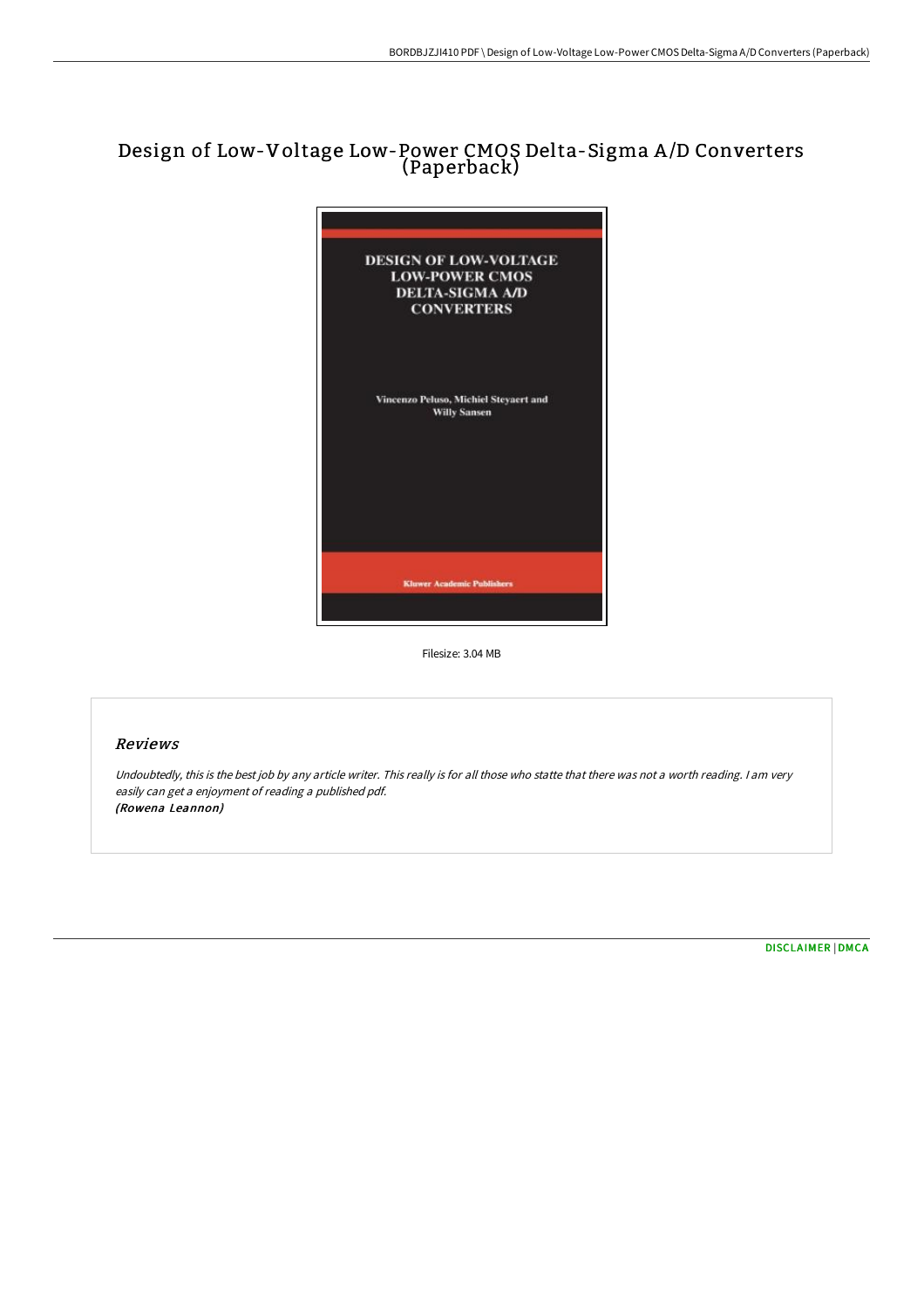### DESIGN OF LOW-VOLTAGE LOW-POWER CMOS DELTA-SIGMA A/D CONVERTERS (PAPERBACK)



**DOWNLOAD PDF** 

Springer-Verlag New York Inc., United States, 2010. Paperback. Condition: New. Language: English . Brand New Book \*\*\*\*\* Print on Demand \*\*\*\*\*.Design of Low-Voltage Low-Power CMOS Delta-Sigma A/D Converters investigates the feasibility of designing Delta-Sigma Analog to Digital Converters for very low supply voltage (lower than 1.5V) and low power operation in standard CMOS processes. The chosen technique of implementation is the Switched Opamp Technique which provides Switched Capacitor operation at low supply voltage without the need to apply voltage multipliers or low VtMOST devices. A method of implementing the classic single loop and cascaded Delta-Sigma modulator topologies with half delay integrators is presented. Those topologies are studied in order to find the parameters that maximise the performance in terms of peak SNR. Based on a linear model, the performance degradations of higher order single loop and cascaded modulators, compared to a hypothetical ideal modulator, are quantified. An overview of low voltage Switched Capacitor design techniques, such as the use of voltage multipliers, low VtMOST devices and the Switched Opamp Technique, is given. An in-depth discussion of the present status of the Switched Opamp Technique covers the single-ended Original Switched Opamp Technique, the Modified Switched Opamp Technique, which allows lower supply voltage operation, and diFerential implementation including common mode control techniques. The restrictions imposed on the analog circuits by low supply voltage operation are investigated. Several low voltage circuit building blocks, some of which are new, are discussed. A new low voltage class AB OTA, especially suited for diFerential Switched Opamp applications, together with a common mode feedback amplifier and a comparator are presented and analyzed. As part of a systematic top-down design approach, the non-ideal charge transfer of the Switched Opamp integrator cell is modeled, based upon several models of the main opamp non-ideal characteristics. Behavioral simulations carried out with...

 $\mathbb{R}$ Read Design of [Low-Voltage](http://techno-pub.tech/design-of-low-voltage-low-power-cmos-delta-sigma-1.html) Low-Power CMOS Delta-Sigma A/D Converters (Paperback) Online ⊕ Download PDF Design of [Low-Voltage](http://techno-pub.tech/design-of-low-voltage-low-power-cmos-delta-sigma-1.html) Low-Power CMOS Delta-Sigma A/D Converters (Paperback)